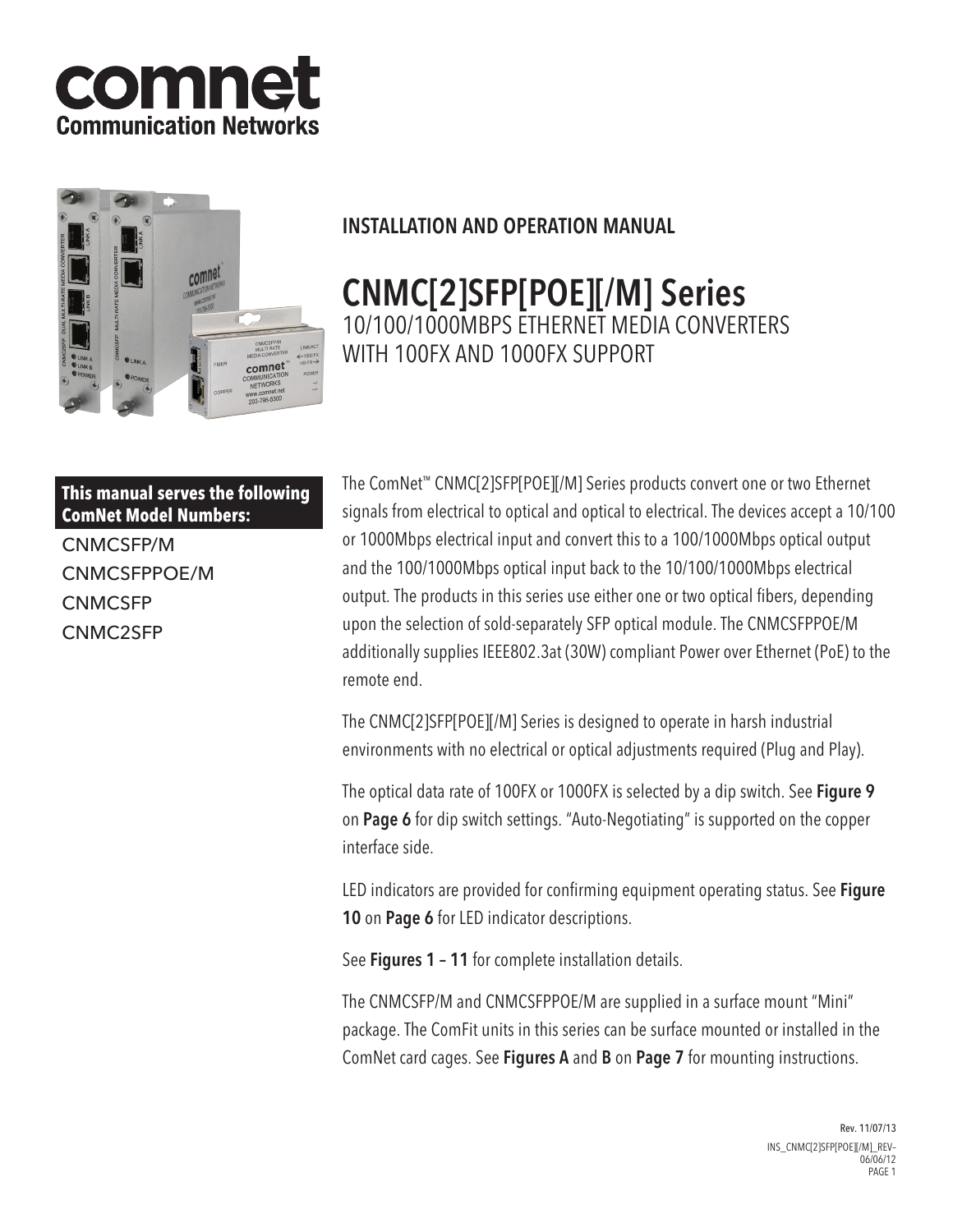#### FIGURE 1 – CNMCSFP/M SMALL SIZE UNIT



#### FIGURE 2 – CNMCSFP/M SMALL SIZE UNIT

FRONT PANEL THE REAR PANEL



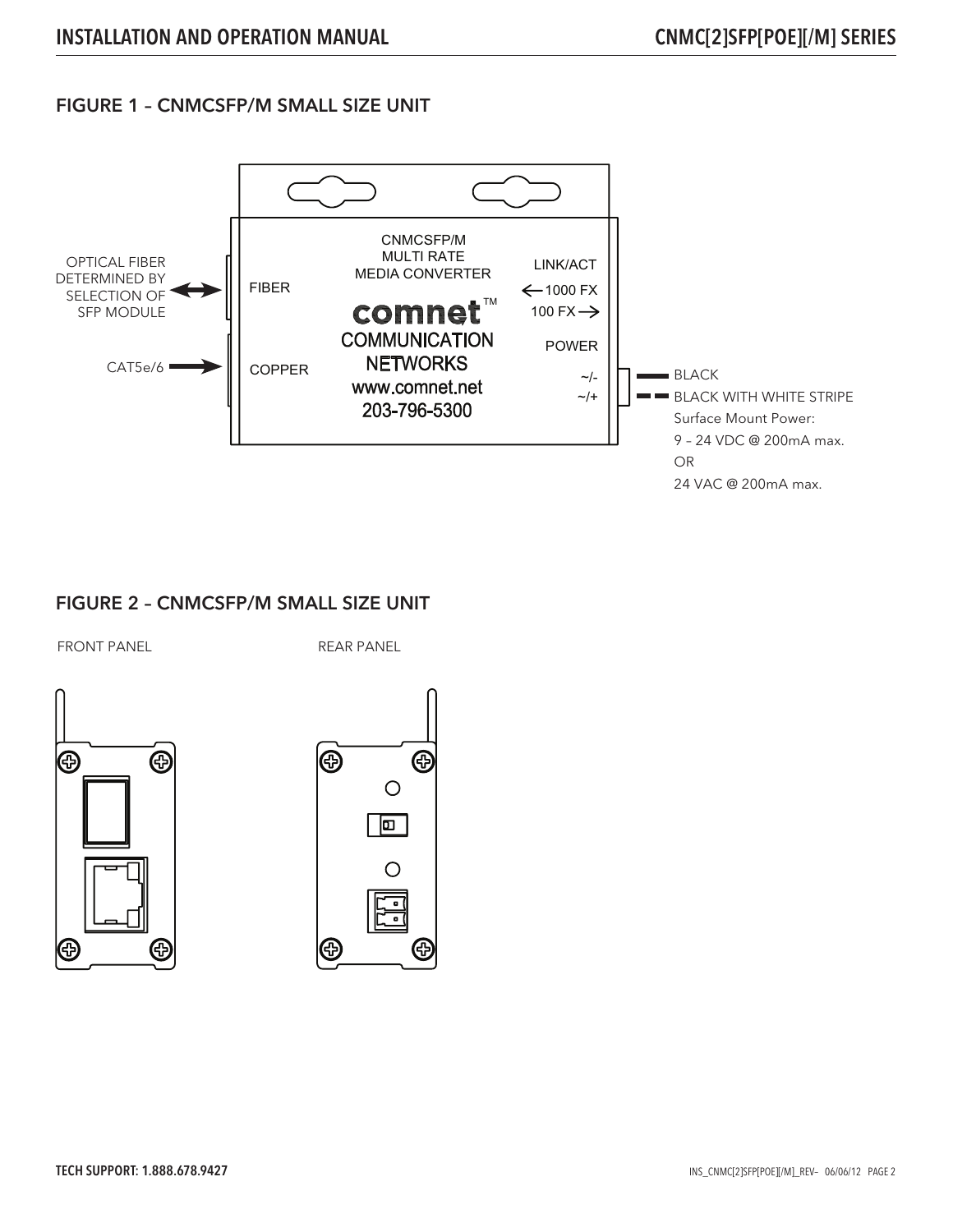#### FIGURE 3 – CNMCSFPPOE/M SMALL SIZE UNIT



#### FIGURE 4 – CNMCSFPPOE/M SMALL SIZE UNIT

FRONT PANEL THE REAR PANEL



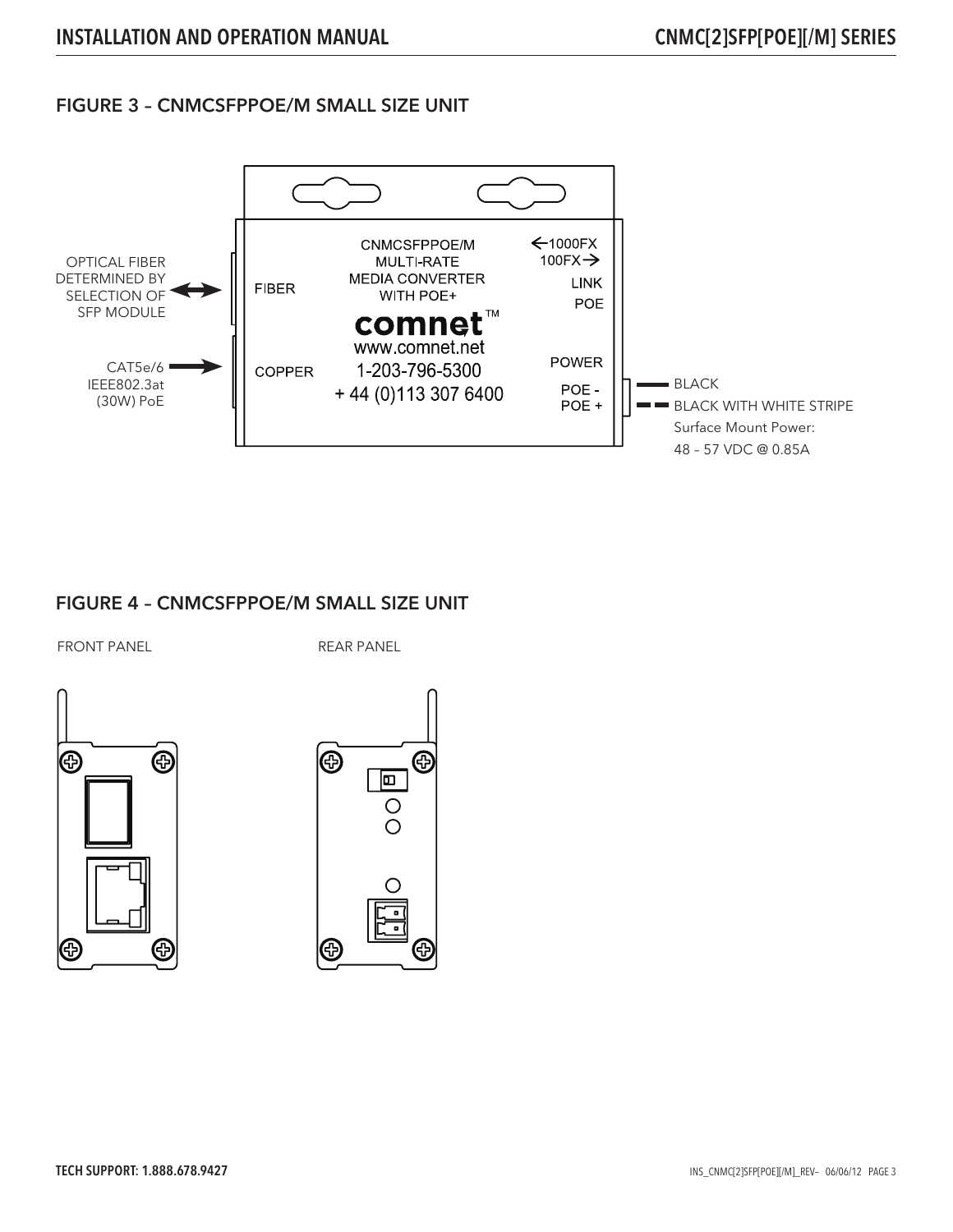### FIGURE 5 – CNMCSFP COMFIT UNIT



# FIGURE 6 – CNMCSFP COMFIT UNIT

FRONT PANEL THE REAR PANEL





Rack power: Supplied by Rack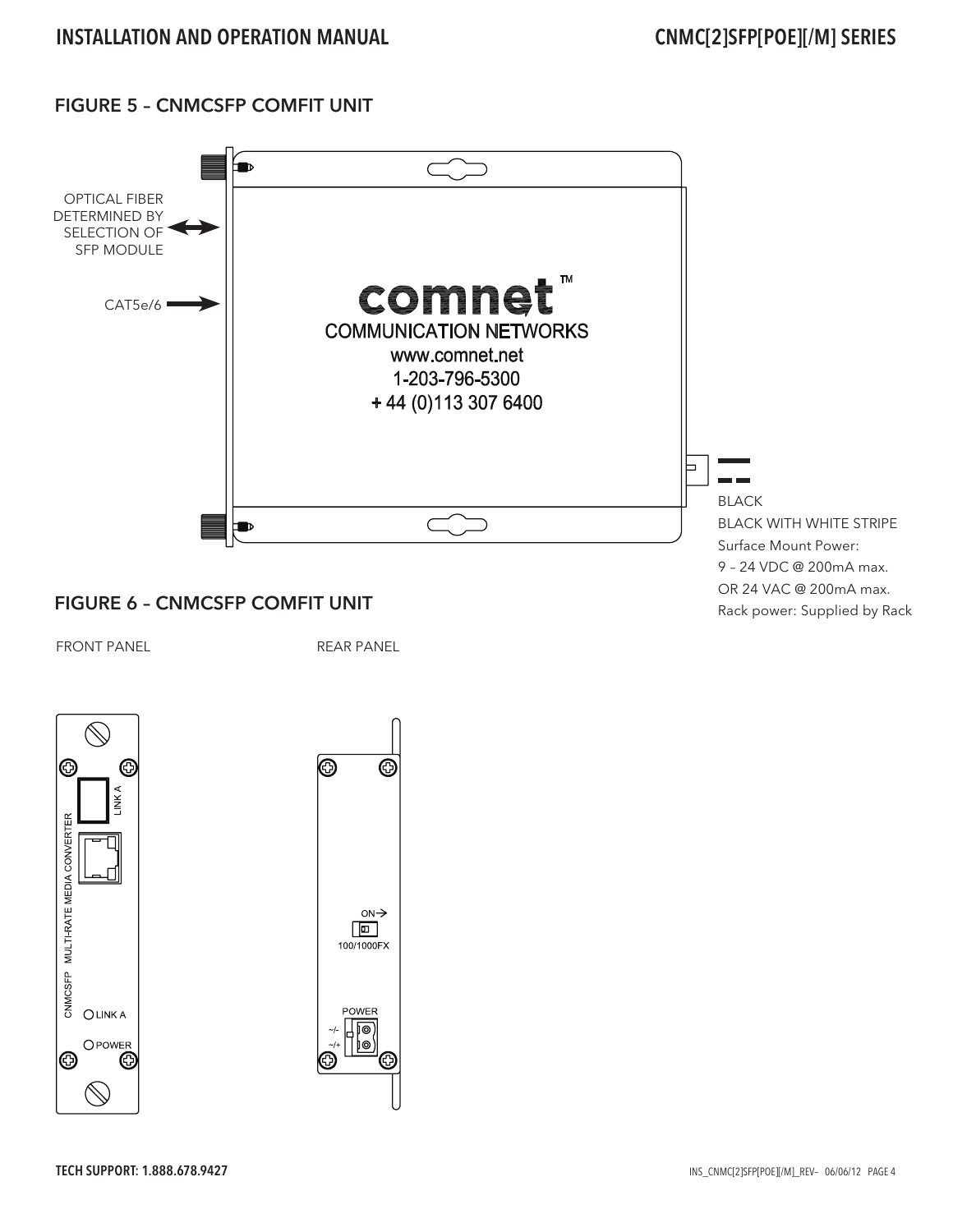# FIGURE 7 – CNMC2SFP COMFIT UNIT



# FIGURE 8 – CNMC2SFP COMFIT UNIT

FRONT PANEL THE REAR PANEL





Rack power: Supplied by Rack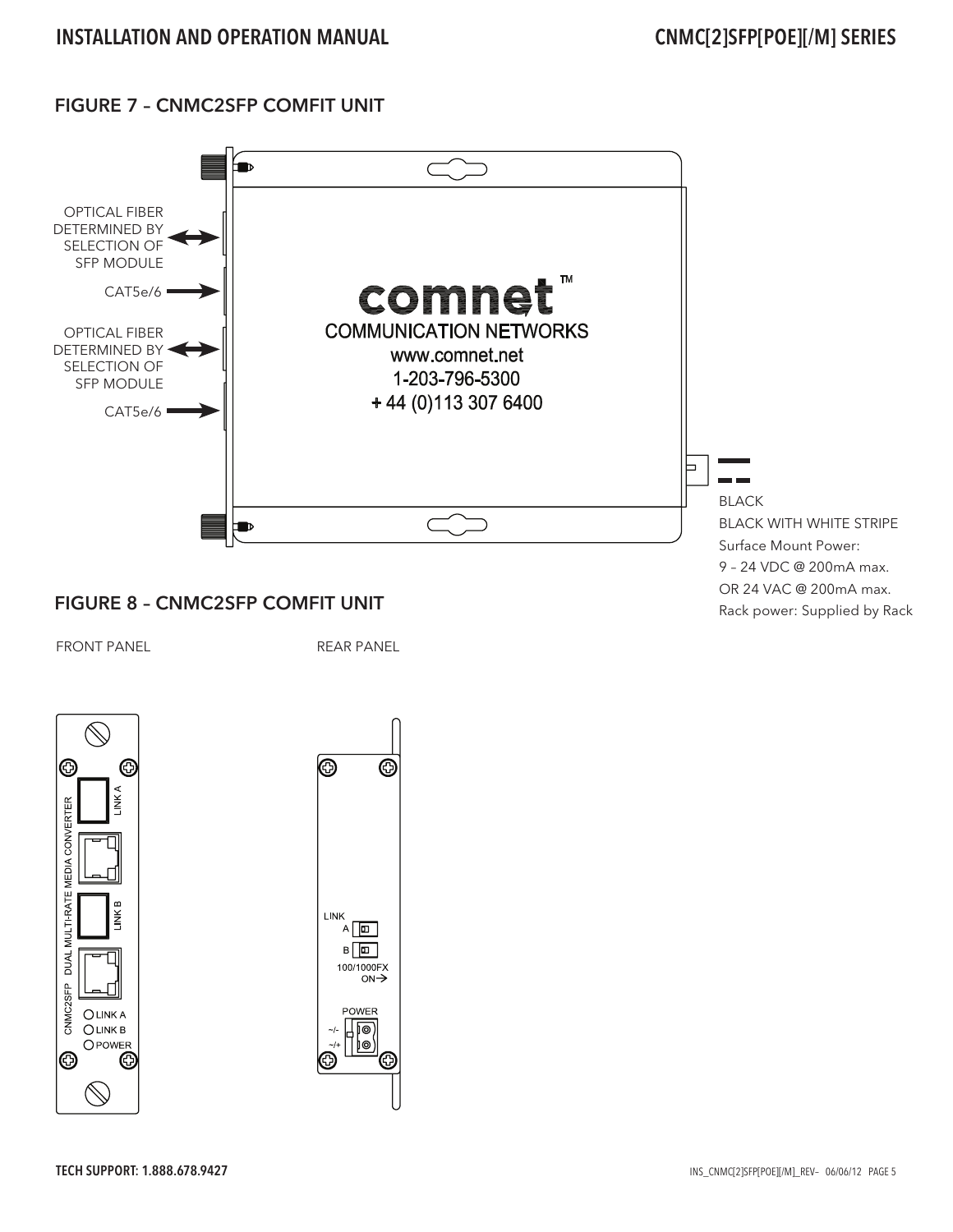#### FIGURE 9 – DIP SWITCH SETTINGS

|      | <b>Position Resulting Data Rate</b>         |
|------|---------------------------------------------|
| 0FF  | 1000FX (requires use of Gigabit SFP module) |
| - ON | 100FX                                       |

NOTE: Select the Data Rate before powering on the unit. After a Data Rate change, re-cycle power to the unit.

#### FIGURE 10 – LED INDICATORS

|               | <b>LINK</b>                                | <b>COPPER</b>                              | <b>POWER</b>      |
|---------------|--------------------------------------------|--------------------------------------------|-------------------|
| <b>GREEN</b>  | Solid - No Activity<br>Blinking - Activity | Solid - No Activity<br>Blinking - Activity | Unit powered up   |
| <b>YELLOW</b> |                                            | Highest Data Rate                          |                   |
| <b>OFF</b>    | No Link                                    | No Link                                    | Unit powered down |

#### FIGURE 11 – POSSIBLE ETHERNET CONFIGURATION

Ethernet IEEE 802.3 Network Element determined by user.